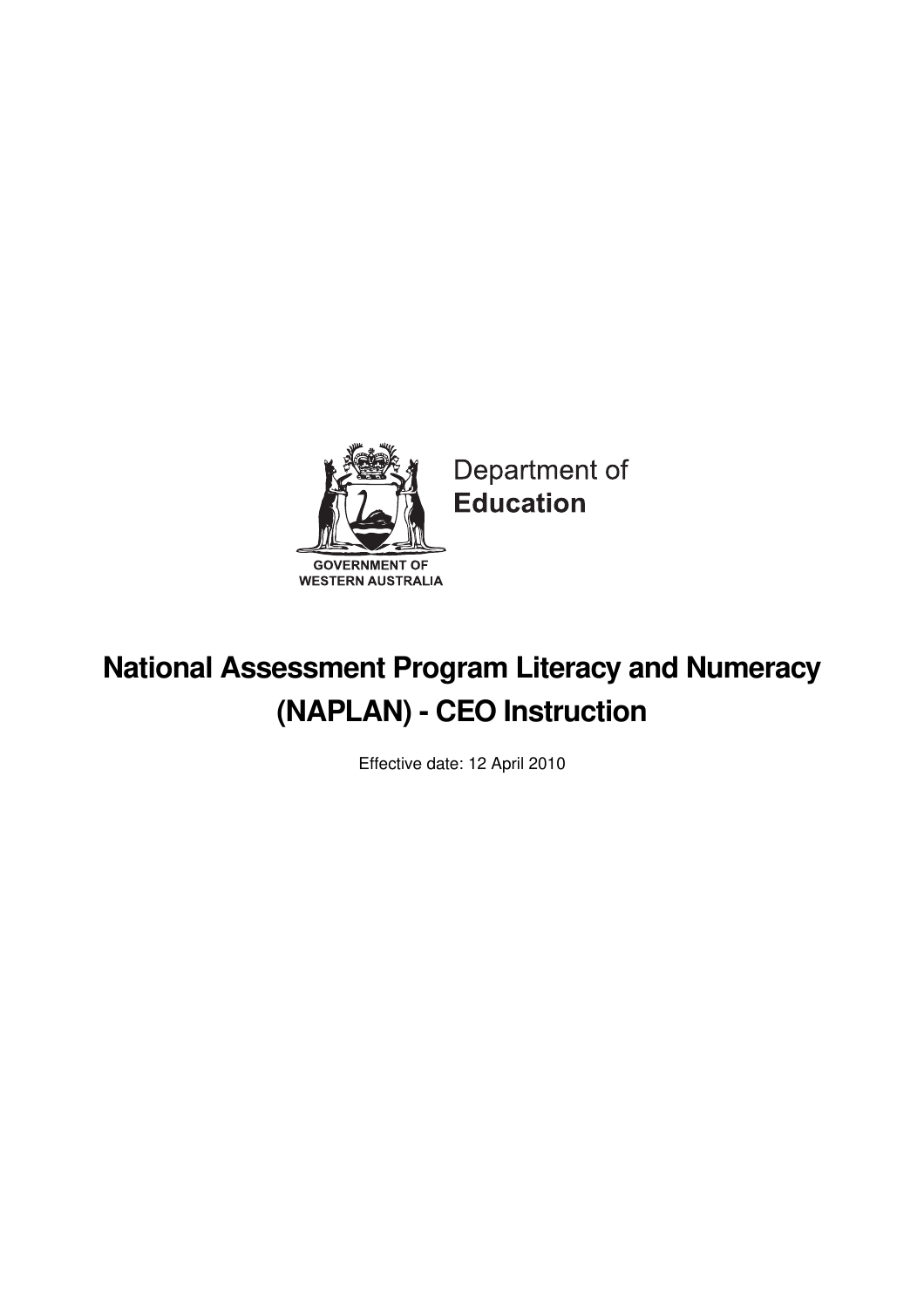#### Table of contents

| 1. Content<br>CHIEF EXECUTIVE OFFICER'S (CEO) INSTRUCTION FOR IMPLEMENTATION OF THE NATIONAL ASSESSMENT PROGRAM LITERACY AND<br>NUMERACY (NAPLAN) TESTING |  |
|-----------------------------------------------------------------------------------------------------------------------------------------------------------|--|
|                                                                                                                                                           |  |
| CHIEF EXECUTIVE OFFICER'S INSTRUCTION NATIONAL ASSESSMENT PROGRAM LITERACY AND NUMERACY (NAPLAN)                                                          |  |
| 2. More information                                                                                                                                       |  |
| Supporting content                                                                                                                                        |  |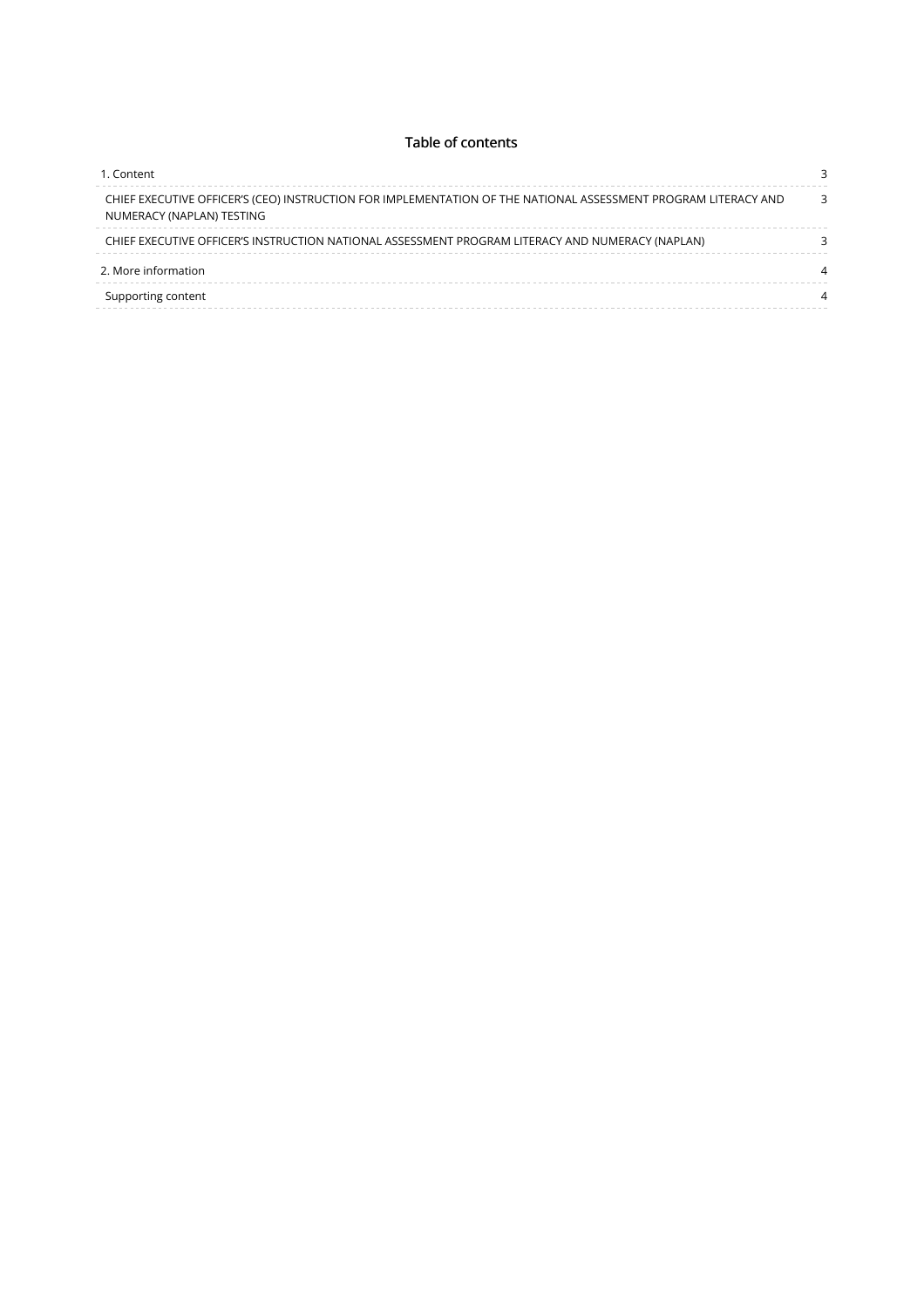### <span id="page-2-0"></span>**1. Content**

## <span id="page-2-1"></span>**CHIEF EXECUTIVE OFFICER'S (CEO) INSTRUCTION FOR IMPLEMENTATION OF THE NATIONAL ASSESSMENT PROGRAM LITERACY AND NUMERACY (NAPLAN) TESTING**

As a result of the National Education Agreement, all Western Australian public schools are required to conduct the NAPLAN tests.

A CEO's Instruction for implementation of the NAPLAN testing is attached.

It is acknowledged that the testing in past years was well managed by principals in the majority of schools.

Principals and teachers are reminded that they are required to perform the duties necessary for the administration and implementation of the NAPLAN testing in public schools. Failure to comply with a CEO Instruction constitutes a breach of discipline for the purpose of Section 80 of the Public Sector Management Act 1994.

The National Assessment Program – Literacy and Numeracy (NAPLAN) continues in schools during 11-13 May 2010. Students in Years 3, 5, 7 and 9 are assessed using national tests in reading, writing, language conventions (spelling, grammar and punctuation) and numeracy.

The NAPLAN tests were developed collaboratively by the States and Territories, the private education sectors and the Australian Government. The tests broadly reflect the curriculum content across all States and Territories, and the types of test questions and test formats were chosen so that they would be familiar to teachers and students.

These tests have replaced the various state and territory-based assessments and have the support of all education ministers via the National Education Agreement with the Australian Government.

Principals are asked to ensure that staff are advised accordingly.

### <span id="page-2-2"></span>**CHIEF EXECUTIVE OFFICER'S INSTRUCTION NATIONAL ASSESSMENT PROGRAM LITERACY AND NUMERACY (NAPLAN)**

I hereby instruct, pursuant to section 233 of the School Education Act 1999 ('Act'), that principals,